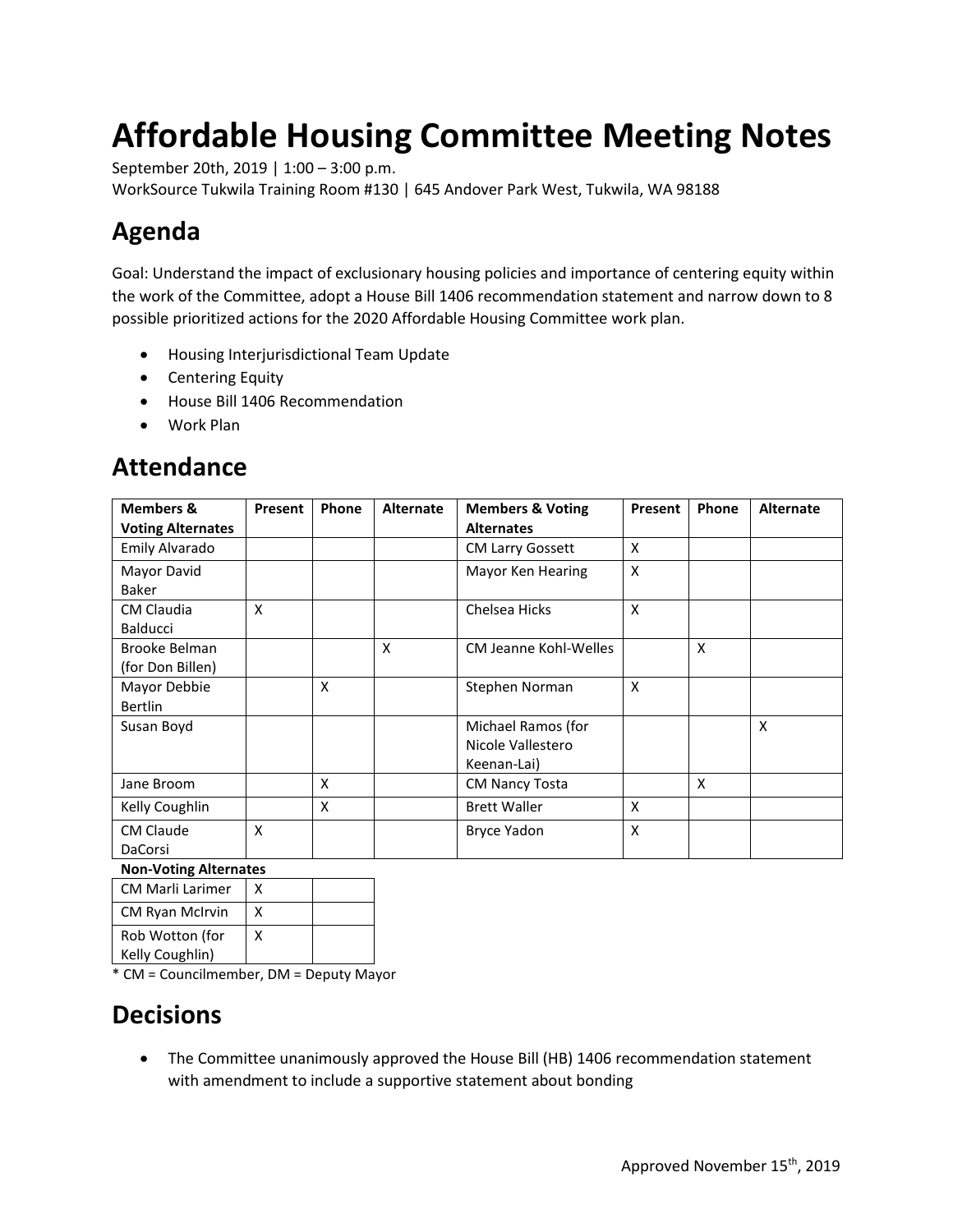• Each Committee member selected their top 4 actions from a list of 13 prioritized actions, and 8 top actions for the work plan emerged

## **Action Items**

| <b>Action Item</b>                                                | <b>Assigned</b> | <b>Due</b>           |
|-------------------------------------------------------------------|-----------------|----------------------|
| Refine the HB 1406 recommendation statement with the addition of  | <b>Staff</b>    | Sep 23rd             |
| bonding language                                                  |                 |                      |
| Widely distribute the HB 1406 recommendation statement            | Chair/Staff     | Sep 30 <sup>th</sup> |
| Distribute dot exercise results                                   | Staff           | Sep 30 <sup>th</sup> |
| Solicit constituent feedback on top 8 potential work plan actions | AHC             | Oct 23rd             |
| Complete analysis on top 8 actions                                | Staff           | Oct 29 <sup>th</sup> |

## **Meeting Minutes**

#### **Welcome and Introductions**

- The Chair, Councilmember Claudia Balducci, welcomed the Affordable Housing Committee members and provided an overview of the agenda
- Affordable Housing Committee members introduced themselves

#### **Meeting Minutes**

- Councilmember Marli Larimer proposed a correction to the July  $30<sup>th</sup>$  meeting minutes
	- o Replace rural with suburban in "She also wanted to ensure rural communities get a slice of the pie in funding for affordable housing."
- Stephen Norman moved to approve the meeting minutes from July 30<sup>th</sup>, 2019, and Councilmember Claude DaCorsi seconded the motion
- The July  $30<sup>th</sup>$ , 2019 meeting minutes were unanimously approved

#### **Housing Interjurisdictional Team (HIJT) Update**

- McCaela Daffern presented an updated HIJT membership list
	- $\circ$  Sound Cities Association nominated 3 more individuals to round out geographic representation (Hayley Bonsteel, Sarah Bridgeford, and Alexis Rinck)
	- $\circ$  There is a hold on adding members to the HIJT until there is better work plan direction
	- o The HIJT Core Group membership was presented
- McCaela recapped the key takeaways from the August  $20<sup>th</sup>$  and September 4<sup>th</sup> HIJT meetings and emphasized that the team worked hard and met often to shape documents and the work plan

#### **Centering Equity**

- HIJT members Chris Bhang and Sunaree Marshall co-presented on equity and social justice principles, race as a social construct, and discriminatory housing policies
- Committee members received two handouts:
	- o Equity and Social Justice: Key Terms and Definitions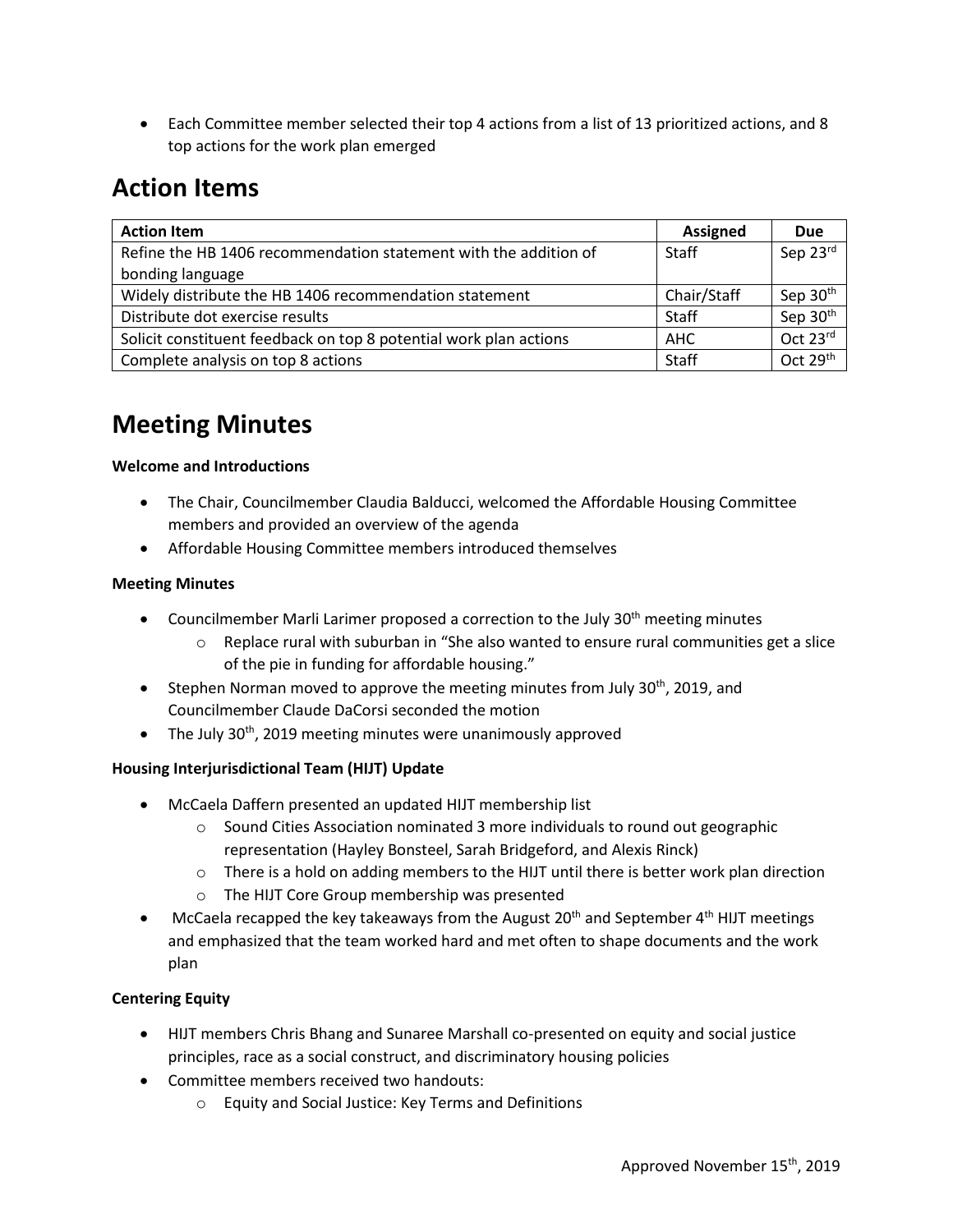- o Recommended Reading/Watch List
	- Stephen Norman suggested adding "The Color of Law" by Richard Rothstein to the reading list
	- Councilmember Larry Gossett suggested adding "The Warmth of Other Suns" by Isabel Wilkerson to the reading list
- Councilmember Larry Gossett shared his family's personal experience with housing discrimination

#### **House Bill (HB) 1406 Recommendation**

- McCaela commended the Committee for taking on HB 1406 as the first act of regional collaboration to come together on a regional implementation strategy for a funding source
- McCaela gave an overview of changes to the recommendation statement since the last AHC meeting, including:
	- o Simplified the language
	- o Added language around speed
	- o Supported language around regional & sub regional collaboration
	- o Added language about additive contributions
	- $\circ$  Loosened language to provide flexibility There was general agreement on support for greatest need, but tension between supporting greatest need and speed
	- $\circ$  Added language about preservation as an anti-displacement strategy and new capital projects
	- $\circ$  Did not include state legislative messaging or language about tracking and reporting outcomes
- The Chair opened the floor for comments on the recommendation statement
	- o Councilmember Claude DaCorsi shared that Auburn passed a resolution and adopted an ordinance for HB 1406, and that the recommendation statement will give food for thought on how to spend the money
	- $\circ$  Stephen Norman stated that in addition to recommending pooling, the Committee should consider recommending bonding HB 1406 funds
		- The Chair asked the Committee whether they should include supportive bonding language in the recommendation statement
			- The Committee agreed to make this amendment
	- $\circ$  Councilmember Marli Larimer asked if rental assistance was intentionally left out of the recommendation
		- McCaela explained that the HIJT believes recommendations should support the greatest impact in tackling the affordable housing crisis and that rental assistance is a short-term fix
- The Chair asked if the Committee was ready to adopt the recommendation statement, with the addition of bonding language
	- $\circ$  A motion was passed and seconded, and the Committee unanimously approved the HB 1406 recommendation statement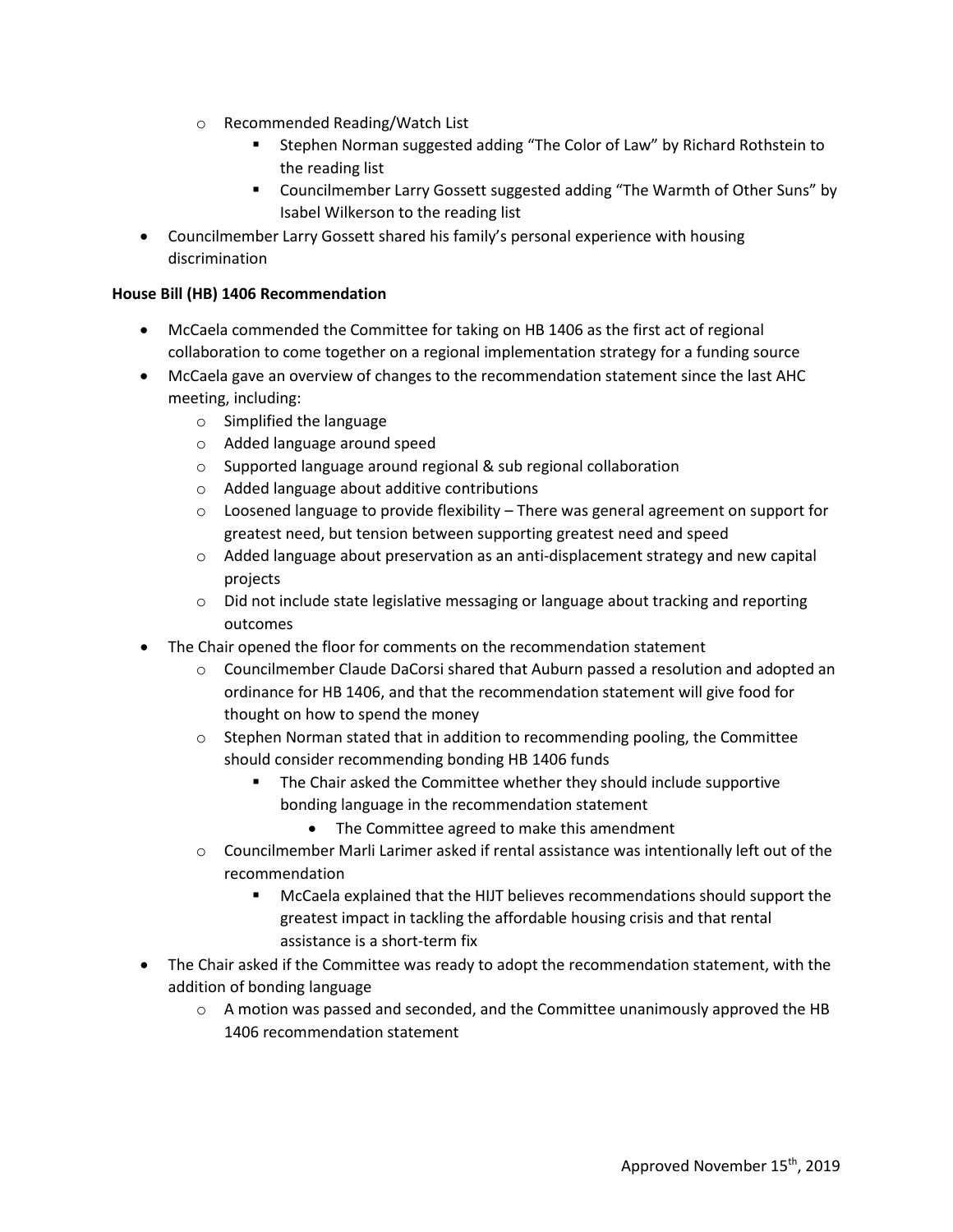#### **Workplan**

- McCaela provided an overview of the proposed 2019-2020 work plan of building accountability and taking action, including:
	- o Establishing procedures for the AHC
	- o Centering equity in the Committee's work
	- o Developing the data dashboard and reporting systems
	- $\circ$  Taking advantage of timely opportunities to increase regional collaboration
	- $\circ$  Developing a community engagement strategy to build support for affordable housing
	- o Advancing Committee priority areas to produce more homes
- McCaela presented a work plan timeline, showing how the HIJT and AHC would narrow down 39 potential work plan actions to a prioritized list of two.
- The Chair directed the Committee to participate in a dot exercise to vote for their top 4 actions
	- o Suggested considerations for voting included:
		- **This action has existing momentum and could benefit from regional** coordination
		- **IF** In order to eliminate cost burden for low-income King County households, this must be an early focus for the Committee
		- **This action has high potential for positive equity impact**
- The Chair shared the top 4 highest-scoring actions:
	- o Explore new revenue sources
	- o Leverage public-private partnerships
	- o Update regulations to increase housing density
	- o Lower barriers to homeownership
- The Chair stated that developing a funding tool for housing repairs received zero votes, and pursuing an annual legislative agenda received few votes due to the possibility of members thinking the action will be completed any way
- McCaela directed Committee members to solicit community feedback about the prioritized actions and report back to staff by October 23 $^{rd}$ . The HIJT will do stakeholder mapping and an equity analysis at their next meeting. The HIJT will compile all the information to create a summary report for the Committee to read and inform further action prioritization before the November meeting

#### **Emerging Issues**

- Councilmember Jeanne Kohl-Welles and Councilmember Larry Gossett shared a package of tenant protection legislation that has/will be introduced at County Council, including:
	- o A King County renters commission
		- The Chair shared that there was some discussion at Council about whether the renters commission gets representation countywide or just unincorporated King County and whether it sits with the AHC as a subcommittee
		- **EXECOUNCIMED EXECTS** Councilmember Kohl-Welles stated there is logic to having the renters commission be countywide due to many families moving in and out of areas
	- o Tenant relocation assistance program
	- o Affordable housing pilot project in Skyway and White Center
	- o Just cause evictions